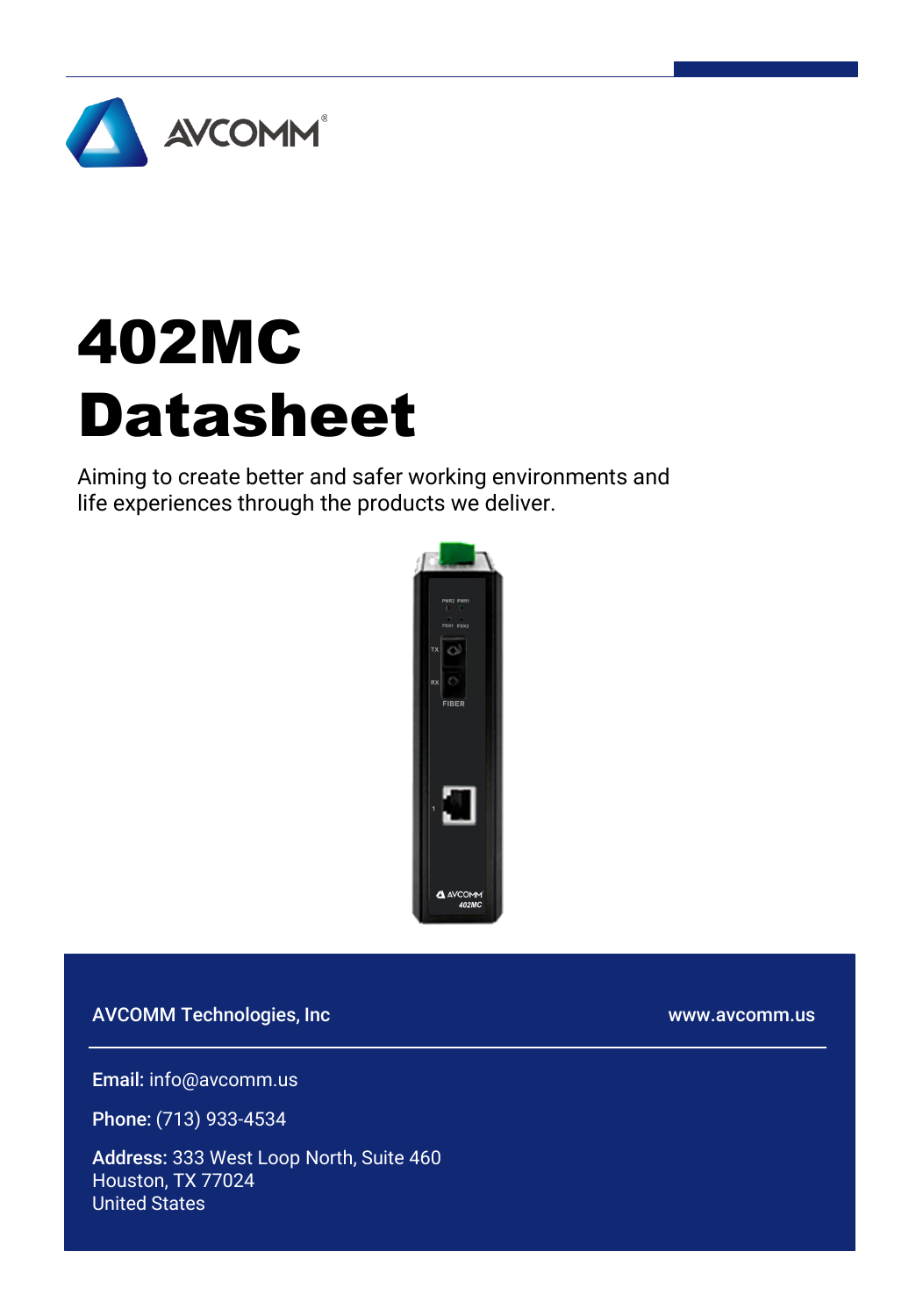

### *Reliable Plug and Play Industrial Media Converter for Automation and Electrical OEM*

### **402MC**

#### **Industrial Unmanaged Media Converter**

The AVCOMM 402MC is a 2-port plug and play industrial media converter. It provides multiple power input options, DC, AC, or High Voltage, for automation and electrical OEM customers' integration. Also, its IP40 industrial rating, wide working temperature, and single power inputs will deliver more reliable working performance. The metal enclosure design provides high anti-electromagnetic interference capability to ensure stable operation in harsh industrial environments. The AVCOMM 402MC is suitable for industrial applications such as industrial automation, intelligent transportation, video surveillance, and electrical OEMs.





**Features & Benefits**

#### **Industrial Media Converter**

・1 10/100BaseT(X) RJ-45 ports and 1 100BaseFX port

(Provide SC ST FC interface options)

- ・1K MAC address table
- ・IEEE 802.3/802.3u VLAN priority tagging

#### **IEEE 802.3u EEE Power Management**

- ・Ultra power consumption efficiency, 2.4W fully loaded
- ・Energy Efficient Ethernet for low power requirement
- ・Idle power saving mode for energy efficiency

**Ordering Information**

#### **Rugged Mechanical Design**

- ・Robust design protects from mechanical deformation
- ・IP40 industrial rating to withstand harsh environments
- ・Wide operating temperature range **-40°C ~ 85°C**
- ・IEC61000-6-2/IEC61000-6-4 heavy industrial EMS

#### **Power protection**

- ・Provide overload protection
- ・Provide reverse connection protection
- ・Provide multiple power input options,AC or DC or HV

| <b>Model Name</b> | <b>Description</b>                                                                                                                                                 |
|-------------------|--------------------------------------------------------------------------------------------------------------------------------------------------------------------|
| 402MC             | 2-Port Industrial Media Converter, 1 RJ45 10/100BaseT(X), 1 100BaseFX, DIN-Rail, Single Power<br>Input 10-50VDC, -40°C-85°C                                        |
| 402MC-SC          | 2-Port Industrial Media Converter, 1 RJ45 10/100BaseT(X), 1 100BaseFX (Multimode, SC style<br>connector), DIN-Rail, Single Power Input 10-50VDC, -40°C-85°C        |
| 402MC-ST          | 2-Port Industrial Media Converter, 1 RJ45 10/100BaseT(X), 1 100BaseFX (Multimode, ST style<br>connector), DIN-Rail, Single Power Input 10-50VDC, -40°C-85°C        |
| 402MCE-SC-15      | 1-Port Industrial Media Converter, 1 RJ45 10/100BaseT(X), 1 100BaseFX (Singlemode, SC style<br>connector, 15Km), DIN-Rail, Single Power Input 10-50VDC, -40°C-85°C |

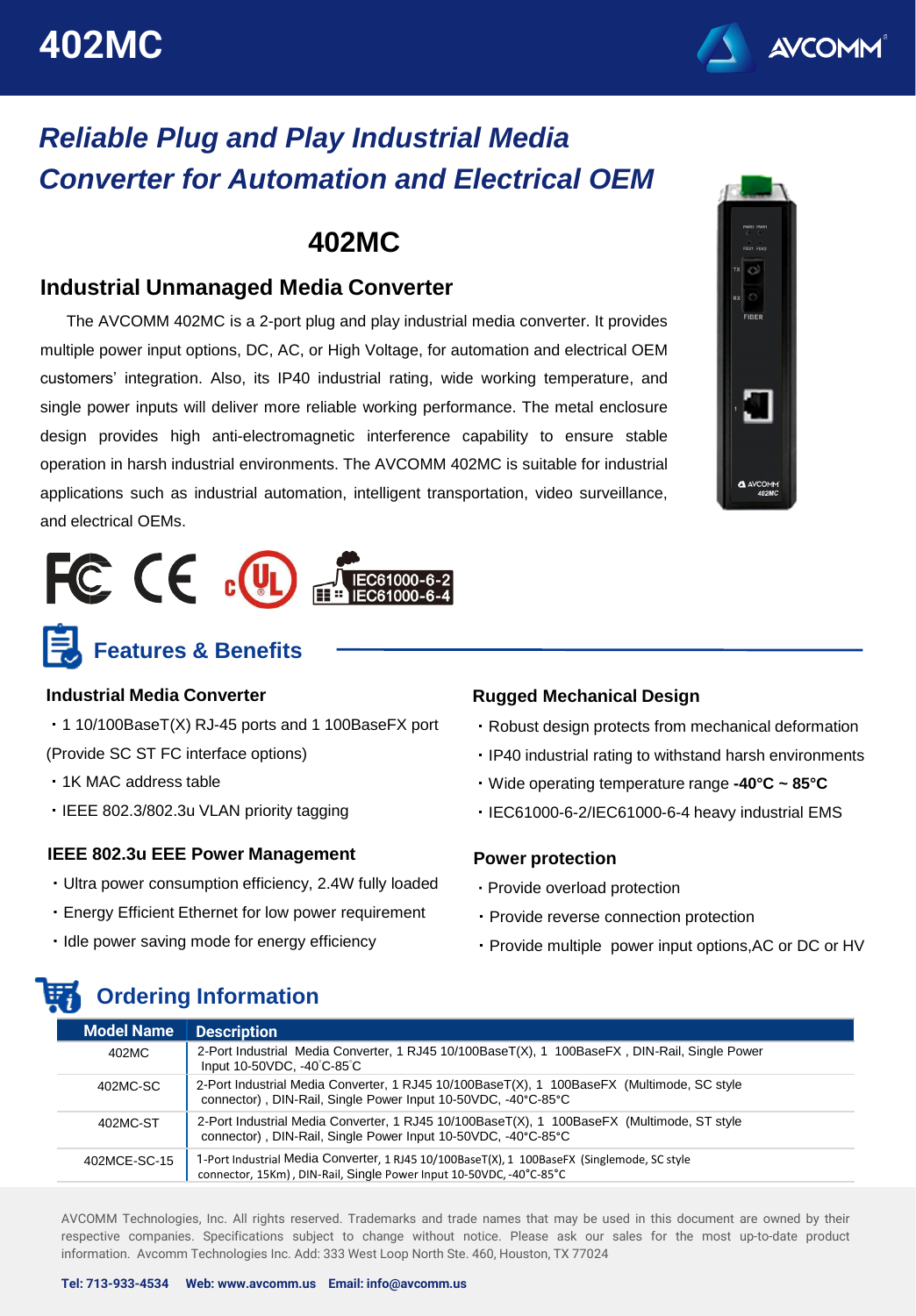

### **Condering Information**

| <b>Model Name</b> | <b>Description</b>                                                                                                                                                   |
|-------------------|----------------------------------------------------------------------------------------------------------------------------------------------------------------------|
| 402MCE-ST-15      | 2-Port Industrial Media Converter, 1 RJ45 10/100BaseT(X), 1 100BaseFX (Singlemode, ST style connector,<br>15Km), DIN-Rail, Single Power Input 10-50VDC, -40°C-85°C   |
| 402MCE-SC-40      | 2-Port Industrial Media Converter, 1 RJ45 10/100BaseT(X), 1 100BaseFX (Singlemode, SC style connector,<br>40Km), DIN-Rail, Single Power Input 10-50VDC, -40°C-85°C   |
| 402MCE-ST-40      | 2-Port Industrial Media Converter, 1 RJ45 10/100BaseT(X), 1 100BaseFX (Singlemode, ST style connector,<br>40Km), DIN-Rail, Single Power Input 10-50VDC, -40°C-85°C   |
| 402MCE-SC-100     | 2-Port Industrial Media Converter, 1 RJ45 10/100BaseT(X), 1 100BaseFX (Singlemode, SC style connector,<br>100Km), DIN-Rail, Single Power Input 10-50VDC, -40°C-85°C  |
| 402MCE-ST-100     | 2-Port Industrial Media Converter, 1 RJ45 10/100BaseT(X), 1 100BaseFX (Singlemode, ST style connector,<br>100Km), DIN-Rail, Single Power Input 10-50VDC, -40°C-85°C  |
| 402MC-SC-AC       | 2-Port Industrial Media Converter, 1 RJ45 10/100BaseT(X), 1 100BaseFX (Multimode, SC style connector),<br>DIN-Rail, Single Power Input 90-264VAC, -40°C-85°C         |
| 402MC-ST-AC       | 2-Port Industrial Media Converter, 1 RJ45 10/100BaseT(X), 1 100BaseFX (Multimode, ST style connector),<br>DIN-Rail, Single Power Input 90-264VAC, -40°C-85°C         |
| 402MCE-SC-15-AC   | 2-Port Industrial Media Converter, 1 RJ45 10/100BaseT(X), 1 100BaseFX (Singlemode, SC style connector,<br>15Km), DIN-Rail, Single Power Input 90-264VAC, -40°C-85°C  |
| 402MCE-ST-15-AC   | 2-Port Industrial Media Converter, 1 RJ45 10/100BaseT(X), 1 100BaseFX (Singlemode, ST style connector,<br>15Km), DIN-Rail, Single Power Input 90-264VAC, -40°C-85°C  |
| 402MCE-SC-40-AC   | 2-Port Industrial Media Converter, 1 RJ45 10/100BaseT(X), 1 100BaseFX (Singlemode, SC style connector,<br>40Km), DIN-Rail, Single Power Input 90-264VAC, -40°C-85°C  |
| 402MCE-ST-40-AC   | 2-Port Industrial Media Converter, 1 RJ45 10/100BaseT(X), 1 100BaseFX (Singlemode, ST style connector,<br>40Km), DIN-Rail, Single Power Input 90-264VAC, -40°C-85°C  |
| 402MCE-SC-100-AC  | 2-Port Industrial Media Converter, 1 RJ45 10/100BaseT(X), 1 100BaseFX (Singlemode, SC style connector,<br>100Km), DIN-Rail, Single Power Input 90-264VAC, -40°C-85°C |
| 402MC-ST-100-AC   | 2-Port Industrial Media Converter, 1 RJ45 10/100BaseT(X), 1 100BaseFX (Singlemode, ST style connector,<br>100Km), DIN-Rail, Single Power Input 90-264VAC, -40°C-85°C |
| 402MC-SC-HV       | 2-Port Industrial Media Converter, 1 RJ45 10/100BaseT(X), 1 100BaseFX (Multimode, SC style connector),<br>DIN-Rail, Single Power Input 90-264VDC, -40°C-85°C         |
| 402MC-ST-HV       | 2-Port Industrial Media Converter, 1 RJ45 10/100BaseT(X), 1 100BaseFX (Multimode, ST style connector),<br>DIN-Rail, Single Power Input 90-264VDC, -40°C-85°C         |
| 402MC-SC-15-HV    | 2-Port Industrial Media Converter, 1 RJ45 10/100BaseT(X), 1 100BaseFX (Singlemode, SC style connector,<br>15Km), DIN-Rail, Single Power Input 90-264VDC, -40°C-85°C  |
| 402MCE-ST-15-HV   | 2-Port Industrial Media Converter, 1 RJ45 10/100BaseT(X), 1 100BaseFX (Singlemode, ST style connector,<br>15Km), DIN-Rail, Single Power Input 90-264VDC, -40°C-85°C  |
| 402MCE-SC-40-HV   | 2-Port Industrial Media Converter, 1 RJ45 10/100BaseT(X), 1 100BaseFX (Singlemode, SC style connector,<br>40Km), DIN-Rail, Single Power Input 90-264VDC, -40°C-85°C  |
| 402MCE-ST-40-HV   | 2-Port Industrial Media Converter, 1 RJ45 10/100BaseT(X), 1 100BaseFX (Singlemode, ST style connector,<br>40Km), DIN-Rail, Single Power Input 90-264VDC, -40°C-85°C  |
| 402MCE-SC-100-HV  | 2-Port Industrial Media Converter, 1 RJ45 10/100BaseT(X), 1 100BaseFX (Singlemode, SC style connector,<br>100Km), DIN-Rail, Single Power Input 90-264VDC, -40°C-85°C |
| 402MCE-ST-100-HV  | 2-Port Industrial Media Converter, 1 RJ45 10/100BaseT(X), 1 100BaseFX (Singlemode, ST style connector,<br>100Km), DIN-Rail, Single Power Input 90-264VDC, -40°C-85°C |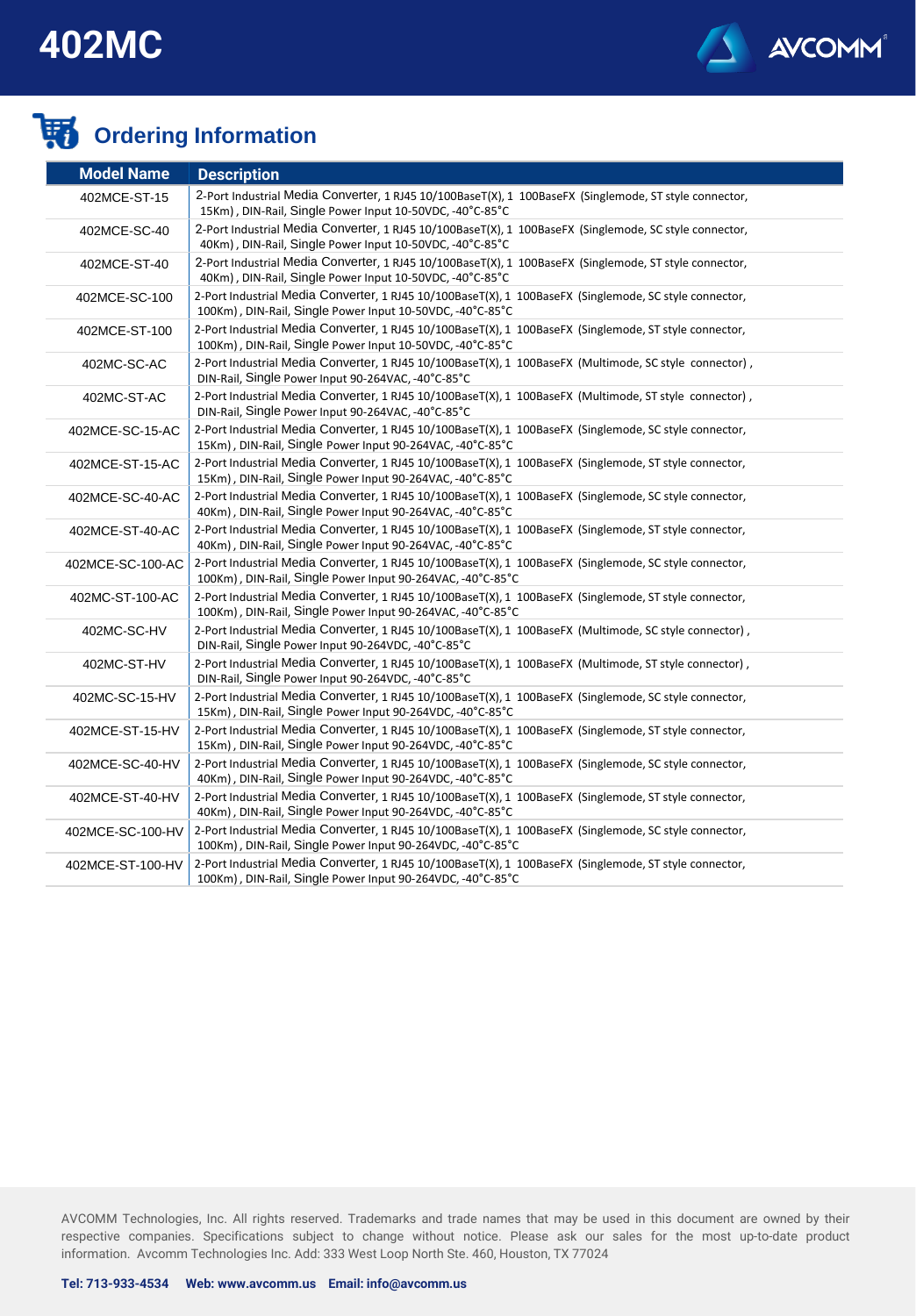## **O** Specifications -



| <b>Technology</b>                                     |                                                                                                                                                                                                                                |  |
|-------------------------------------------------------|--------------------------------------------------------------------------------------------------------------------------------------------------------------------------------------------------------------------------------|--|
| IEEE 802.3 10Base-T Ethernet                          |                                                                                                                                                                                                                                |  |
| <b>Standard</b>                                       | IEEE 802.3u 100Base-TX and 100Base FX Fast Ethernet                                                                                                                                                                            |  |
| <b>Performance</b>                                    |                                                                                                                                                                                                                                |  |
| <b>Switch Technology</b>                              | <b>Direct Forwarding Technology</b>                                                                                                                                                                                            |  |
| <b>Number of MAC Address</b>                          | 1K                                                                                                                                                                                                                             |  |
| <b>Packet Buffer Memory</b>                           | 288 K Bytes                                                                                                                                                                                                                    |  |
| <b>Maximum frame length</b>                           | 9K                                                                                                                                                                                                                             |  |
| <b>Forwarding rate</b>                                | 148810pps                                                                                                                                                                                                                      |  |
| <b>Interface</b>                                      |                                                                                                                                                                                                                                |  |
| <b>Ethernet Port</b>                                  | 1 x 10/100BasetT(x)RJ-45, 1 x 100Base FX Auto Negotitation                                                                                                                                                                     |  |
| <b>System LED</b>                                     | 2 x Power: Green On ; 2 x Fiber Optic Indicator: Green On                                                                                                                                                                      |  |
| <b>Ethernet Port LED</b>                              | Link (Green On), Active (Green Blinking)                                                                                                                                                                                       |  |
| <b>Power Input</b>                                    | 3-Pin Removable Terminal Connector (V-/N, V+/L, V-/N, V+/L)                                                                                                                                                                    |  |
| <b>Power Requirement</b>                              |                                                                                                                                                                                                                                |  |
| <b>Input Voltage</b>                                  | 12/24/48VDC (10~50VDC) or 110/220VAC(90~264VAC) or 110/220VDC(90~264VDC), Redundant                                                                                                                                            |  |
| <b>Reverse Polarity Protect</b>                       | Yes                                                                                                                                                                                                                            |  |
| <b>Power Consumption</b>                              | 100mA@24V                                                                                                                                                                                                                      |  |
| <b>Mechanical</b>                                     |                                                                                                                                                                                                                                |  |
| <b>Enclosure Material</b>                             | Metal                                                                                                                                                                                                                          |  |
| <b>Dimension</b>                                      | 35 x 100 x 80 (W x H x D) without DIN Rail Clip                                                                                                                                                                                |  |
| <b>Ingress Protection</b>                             | IP40                                                                                                                                                                                                                           |  |
| Weight                                                | $-560g$                                                                                                                                                                                                                        |  |
| <b>Installation method</b>                            | <b>DIN Rail</b>                                                                                                                                                                                                                |  |
| <b>Environmental</b>                                  |                                                                                                                                                                                                                                |  |
| <b>Operating Temperature &amp;</b><br><b>Humidity</b> | $-40^{\circ}$ C $-85^{\circ}$ C, 0% $-95%$ Non-Condensing                                                                                                                                                                      |  |
| <b>Storage Temperature</b>                            | -40℃~85℃                                                                                                                                                                                                                       |  |
| <b>MTBF</b>                                           | >2,000,000 hours                                                                                                                                                                                                               |  |
| Warranty                                              | 3 years                                                                                                                                                                                                                        |  |
| <b>Standard</b>                                       |                                                                                                                                                                                                                                |  |
| EMI                                                   | FCC Part 15 Subpart B class A, EN55022 class A                                                                                                                                                                                 |  |
| <b>EMS</b>                                            | IEC(EN)61000-4-2(ESD)<br>IEC(EN)61000-4-3(RS)<br>IEC(EN)61000-4-4(EFT)<br>IEC(EN)61000-4-5(Surge)<br>IEC(EN)61000-4-6(CS)<br>IEC(EN)61000-4-8<br>IEC 60068-2-27(Shock)<br>IEC 60068-2-32(Freefall)<br>IEC 60068-2-6(Vibration) |  |